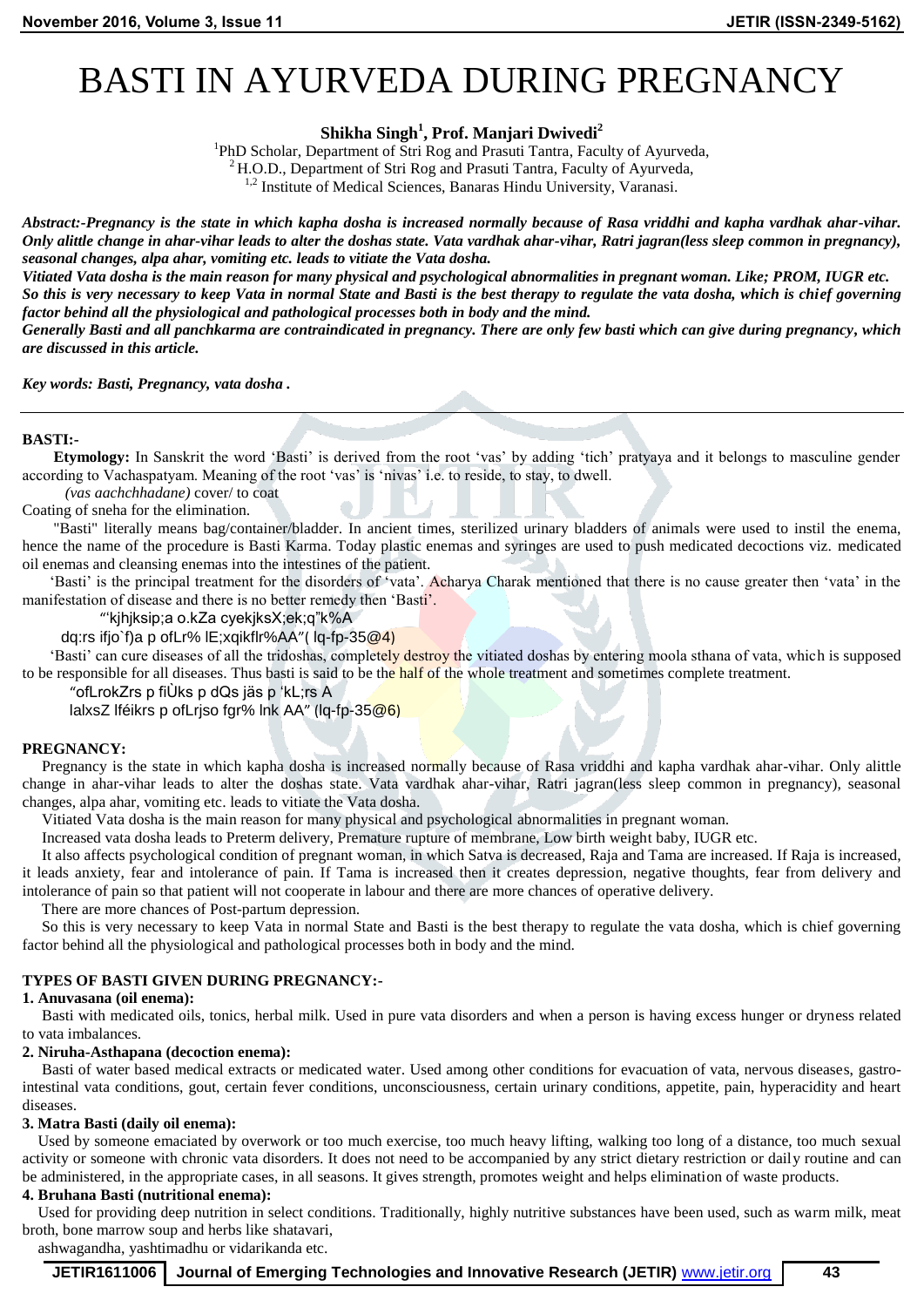#### **November 2016, Volume 3, Issue 11 JETIR (ISSN-2349-5162)**

## **BASTI GIVEN DURING PREGNANCY:**

Generally Basti and all panchkarma are contraindicated in pregnancy. There are only few basti which can give in pregnancy.

**Basti in 5th month:**

In  $5<sup>th</sup>$  month Asthapan and Anuvasan basti is given for the diseases in pregnant woman. It means, basti can't be given before  $5<sup>th</sup>$  month because in first trimester uterus is pelvic organ and basti can produce trauma to uterus and so that there is chances of abortion. But after  $4<sup>th</sup>$ month basti is indicated if necessary.

- Ikapes ekfl xfHkZ.;k O;DrkEyyo.ka rr%A vkLFkkiua fgra uk;kZa +++++++++++++++++++++++++++++++++++++++++++++++++++++++++++++++++++++++AA ¼dk-la +f[k-10@152½
	- Niruha basti containing sour and salty drugs.
	- **Contents and these action:** Sour drugs: Vata-kapha shamak Salty drugs: Vata-kapha shamak So this is vata-kapha shamak basti.
- e/kqja pkuqoklue~AA ¼dk-la +f[k-10@152½
	- Auvasan basti contain oil medicated with sweet drugs.
	- **Contents and these action:** Sweet drugs: Vata-pitta shamak So this basti is Vata-pitta shamak.

# **Basti in 8th month:**

Anuvasan and Asthapan basti are given in 8<sup>th</sup> month with these drugs mainly Kapha-vata shamak. In 8<sup>th</sup> month due to hormonal effect and kapha-vata prakopa constipation, backache is very common problem. It regulates vata and gives strength to pregnant woman for delivery.

- v"Ves cnjksndsu cykfrcyk'kriq"ikiyyi;ksnf/keLrqrSyyo.kenuQye/kq?k`r feJs.kkLFkki;sr~A ¼lq+++-'kk-10@4½
	- This basti is given in 8<sup>th</sup> month. This is a Asthapan basti. Decoction of Badar is mixed with Bala, Atibala, Shatapushpa, Palal, milk, curd, oil, salt, madanphala, honey and ghrita.
		- **Contents and these action:** Badar: Kapha-vata shamak Bala: Vata-pitta shamak Atibala: Vata-pitta shamak Shatapushpa: Kapha-vata shamak Palal: Vata shamak Madanphala: Kapha-vata shamak So it is mainly Vata and Kapha Shamak.
	- iqjk.kiqjh"k'kq);FkZeuqykseukFkZa p ok;ks% rr% i;kse/kqjd"kk;fl)su rSysukuqokl;sr~AA ¼lq+++-'kk-10@4½
		- Anuvasan Basti given with oil medicated with milk and decoction of 'madhur group drugs'.
		- **Contents and these action:** Milk: vata-pitta shamak Drugs of madhura group: Vata-pitta shamak So this is Vata-pitta shamak.
	- cnjksndsu iyyi;ksnf/keLrqrSyyo.kQy?k`re/kq;qäsukLFkki;sr~A ¼v-la +'kk-3@11½
		- This is niruha basti given with decoction of Badar mixed with Palal, milk, Dadhimastu, oil, salt, madanphala, ghrita and honey.
			- **Contents and these action:** Badar: Kapha-vata shamak Palal: Vata shamak Madanphala: Kapha-vata shamak So this is Vata-kapha shamak basti.
	- iqjk.kfoM~'kq);FkZe~ e/kqdkfne/kqjkS"k/kfl)su p rSysukuqokl;snuqykseuk; ok;ks%AA ¼v-la +'kk-3@11½ This is Anuvasan basti, oil medicated with decoction of Madhuk and other madhur drugs.
		- **Contents and these actions:** Madhuk:Vata-pitta shamak So this is vata-pitta shamak.
	- l?k`rk·Uoklua ?k`re~A e/kqjS% lkf/kra 'kq);S iqjk.k'kÑrLrFkkA ¼v-â +'kk-1@64½ Anuvasan basti given with ghrita medicated with madhura drugs.
		- **Contents and these actions:** Madhura drugs:Vata-pitta shamak Ghrita:Vata-pitta shamak

**JETIR1611006 Journal of Emerging Technologies and Innovative Research (JETIR)** www.jetir.org **44**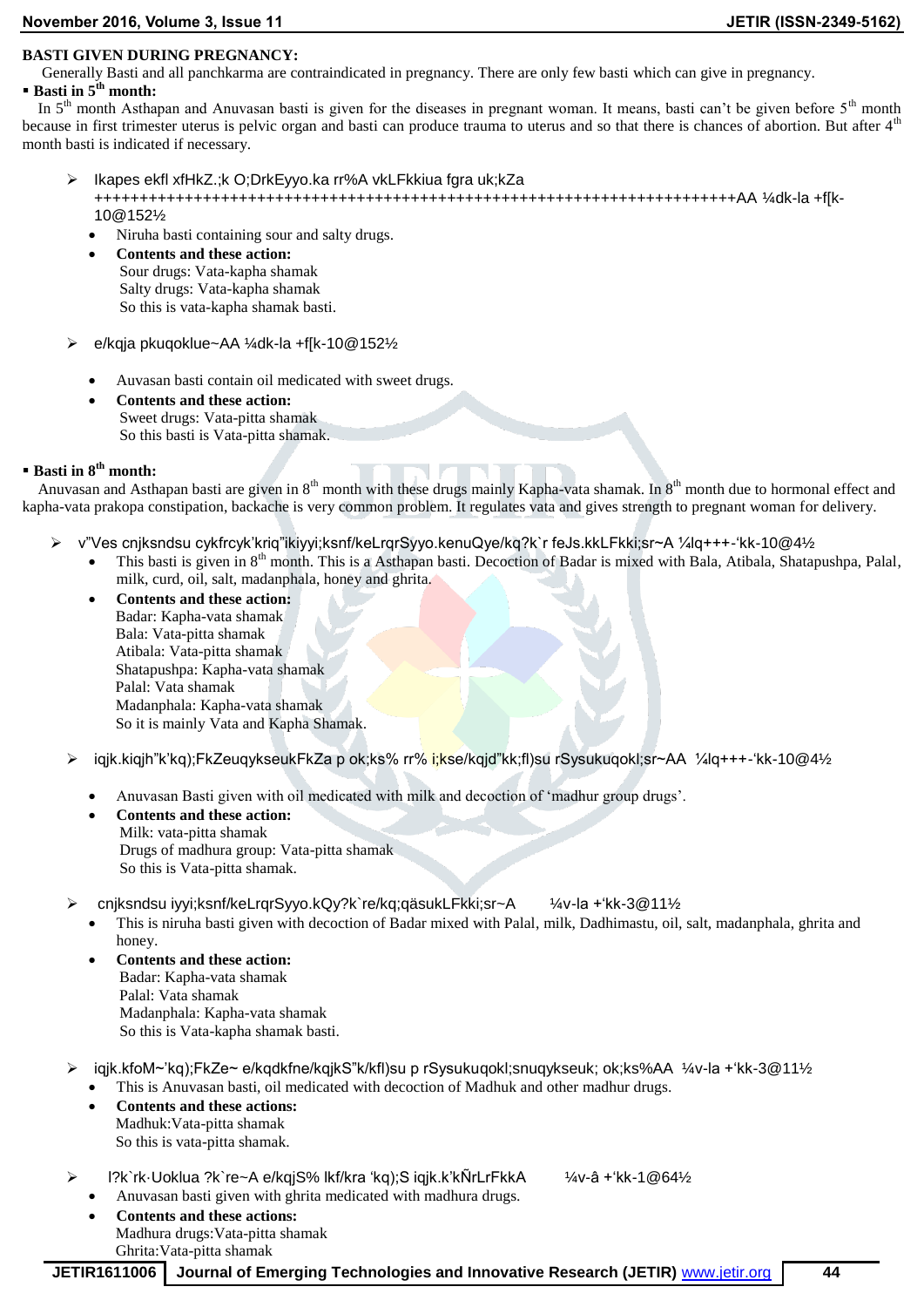So this basti is vata-pitta shamak.

- 'kq"dewyddksyk·Eyd"kk;s.k ç'kL;rsA 'krkàkdfYdrks ofLr% lrSy?k`rlSU/ko%AA¼v-â +'kk-1@65½
- Niruha basti, Decoction of Shushka mulak,kola and amla dravya mixed with Shatapushpa kalka, oil, ghrita and salt.
- **Contents and these action:**
	- Shushka mulak: Kapha-vata shamak Kola: Kapha-vata shamak Shatapushpa: Kapha-vata shamak Amla dravya: Vata shamak So this is Kapha-vata shamak.

# **Basti in 9th month:**

Anuvasan basti given in 9<sup>th</sup> month gives strength to woman and relaxes pelvic bones for the preparation of labour.

- Ukoes rq [kYosuka ekls e/kqjkS"k/kfl)su rSysukuqokl;sr~AA ¼p-'kk-8@32½
	- Anuvasan basti given with oil medicated with madhura drugs.
	- **Contents and these action:** Madhura drugs: Vata-pitta shamak So this is vata-pitta shamak basti.
- Ukoes rq [kYkq ekls çfrfofgrs dnEcek"krSysukuqokl;sr~A ¼Hks-la +'kk-8@7½
	- Anuvasan basti given with oil medicated with Kadamb , Masha.
	- **Contents and these action:** Kadamb: Tridosh shamak Masha: Vata shamak So it is Tridosh shamak and mainly vata shamak.

## **Basti in Udavarta:**

 *Udavarta = Uta+ Avarta*. It means vata in opposite direction. Normally vata goes in lower direction, if it goes in upward direction it is called Udavarta. There are basti given in Udavarta and constipation. It regulates the function of Vata mainly 'Apan vayu' and increases 'Pachakagni', by which udavarta is treated.

- > r= ohj.k'kkfy"kf"Vddq'kdk'ks{kqokfydkosrlifjO;k/kewykuka HkwrhdkuUrkdk'e;Zi:"kde/kqde`}hdkuka p Ik;lk·/kksZndsuksæeF; jla fç;kyfoHkhrdeTtfrydYdlaç;qäeh"kYyo.keuR;q".ka p fu:ga n|kr~AA ¼p-'kk-8@291⁄2 Asthapan basti containing decoction of Roots of (Viran, Shali, Shashtik, Kush, Kash, Ikshubalika, Vetas, Jalavetas), Bhootika, Anantamula, Kashmari, Parushak, Madhuk, Mridwik mixed with milk, Priyal, Vibhitak-majja, Tilakalka and salt.
- **Contents and these actions:** Viran: Kapha-pitta shamak Shali: Tridosh shamak Shashtik: Tridosh shamak Kush: Tridosh shamak Kash: Vata-pitta shamak Ikshubalika: Vata-pitta shamak Vetas: Kapha-pitta shamak Jalavetas: Kapha-pitta shamak Bhootika: Kapha-vata shamak Anantamula: Tridosha shamak Kashmari: Tridosha shamak Parushak: Vata shamak Madhuka: Vata-pitta shamak Mridwika: Vata-pitta shamak Priyal: Vata-pitta shamak Vibhitak: Kapha shamak Tila-kalka: Vata shamak So this niruha basti is tridosh shamak and mainly vata-kapha shamak.
- v"Ves rq ekls e/kqdfl)surSysukuqokl;sr~A ¼v-la +'kk-4@25½
	- This is anuvasan basti given with oil medicated with madhuka.
	- **Content and its action:** Madhuka: Vata-pitta shamak So this is vata-pitta shamak.
- e/kqjdfl)surSysukuqokl;sr~AA ¼p-'kk-8@29½
	- Anuvasan basti contains oil medicated with sweet group drugs.
		- **Contents and these action:** Sweet group drugs: Vata-pitta shamak So this is vata-pitta shamak.